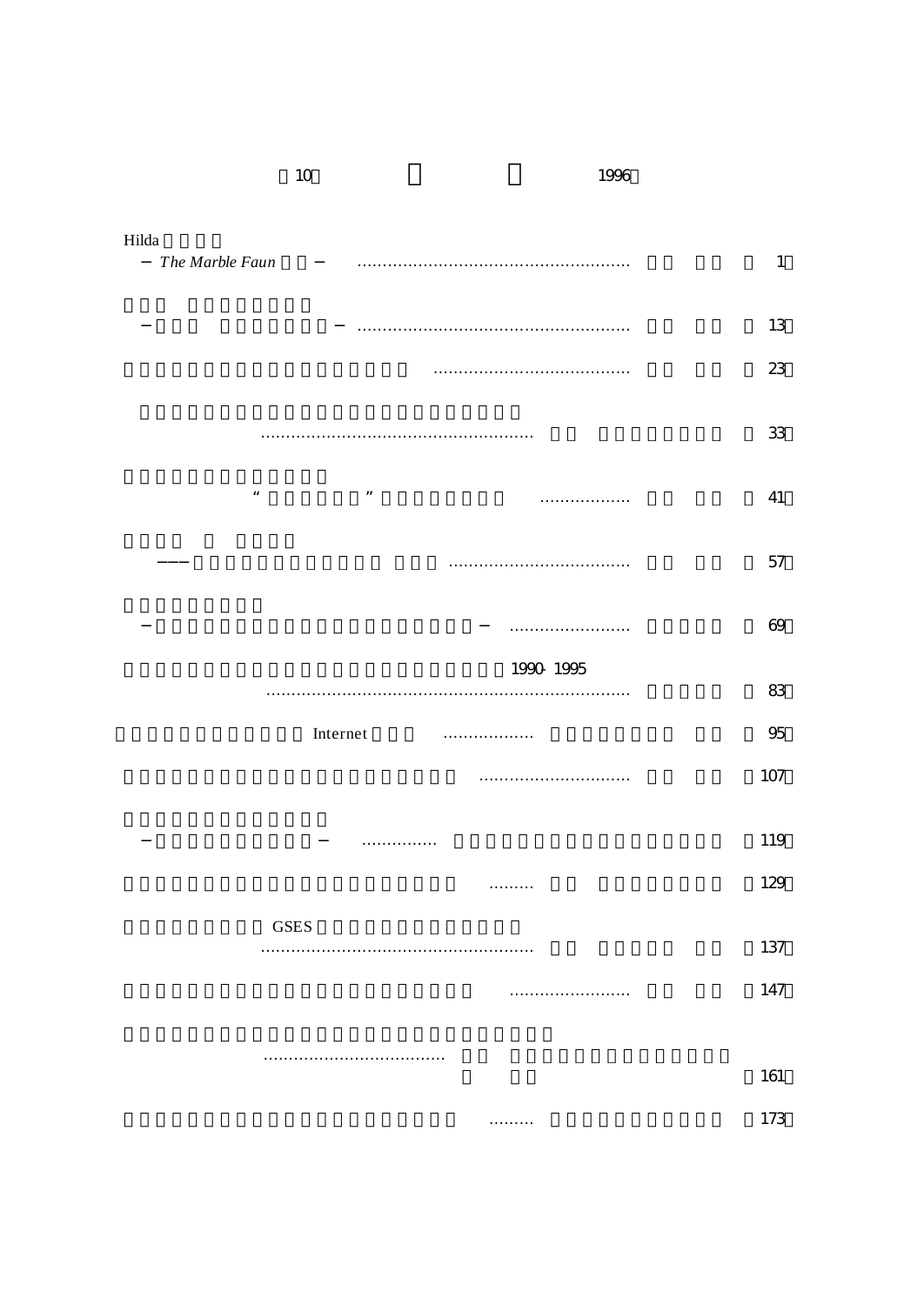|                                                             | 183 |
|-------------------------------------------------------------|-----|
|                                                             | 193 |
| N- Nitorosobis (2- oxopropyl) amine (BOP)<br><b>DNA</b>     |     |
| 8 hydroxydeoxiguanosine (8 OHdG)                            | 205 |
|                                                             |     |
| 德                                                           | 209 |
|                                                             | 217 |
|                                                             |     |
|                                                             | 229 |
|                                                             |     |
|                                                             |     |
|                                                             | 237 |
|                                                             |     |
|                                                             | 259 |
|                                                             |     |
| annihilator<br>Thaine<br>Gauss                              | 269 |
|                                                             |     |
| N Ca K                                                      | 277 |
|                                                             |     |
|                                                             |     |
|                                                             | 285 |
|                                                             |     |
| Physico- Chemical Changes of Lychee Fruit During Maturation | 293 |
|                                                             |     |
| .                                                           |     |
|                                                             |     |
|                                                             |     |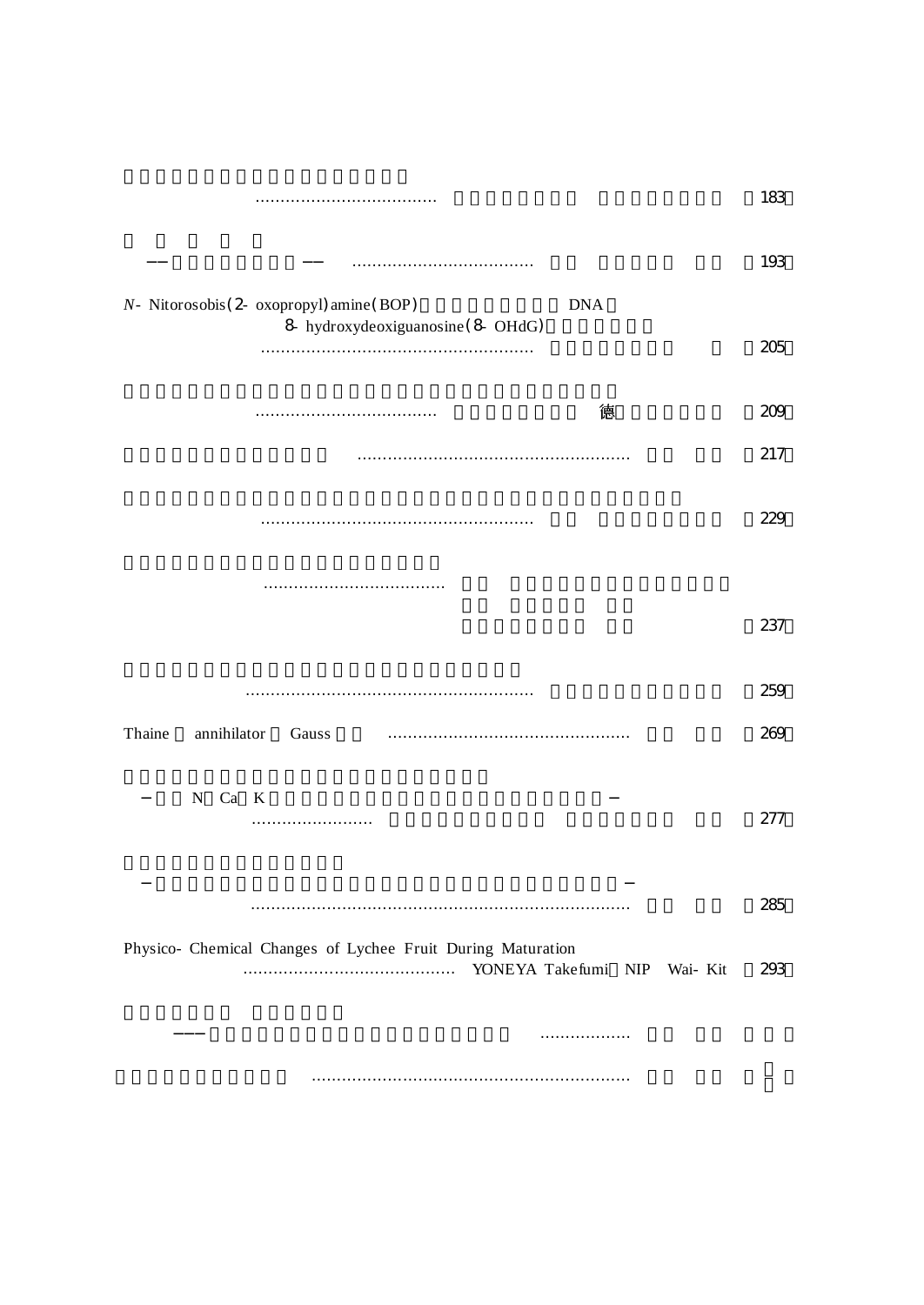## Annual Report

## of

## University of Shizuoka, Hamamatsu College (Shizuoka Kenritsu Daigaku Tanki Daigakubu)

No.10 1996 Contents SUZUKI, Motoko: *The Marble Faun*: Hilda's Transformation ……………………………………………… ( 1) SUZUKI, Motoko: The Teaching of Business English in Japanese Colleges …………………………………… 13 NAKAMURA, Kenju: A Study of the Rebellion of *Wang- Ze* and *Mi- le- jiao* in the Song Dynasty …… ( 23) HIGUCHI, Mika and HIRANO, Mitsuko: The Teaching of English Communication Skills ……………………………………… ( 33) IKEGAMI, Shigehiro: The Characteristics and the Changes of the "Raja Huta" ITO, Nobuhiro:

| IKEGAMI, Shigehiro:<br>The Characteristics and the Changes of the "Raja Huta"                                                 | 41  |
|-------------------------------------------------------------------------------------------------------------------------------|-----|
| ITO, Nobuhiro:                                                                                                                | 57  |
| SASAKI, Shuki<br>Market Economy and Balancing Mechanism:<br>A Comparative Study of the Neoclassical School and Regulationists | 69  |
| TAKEUCHI, Hiroya:<br>UNESCO's General Information Programme in Asia and                                                       | 83  |
| TAKEUCHI, Hiroya HARADA, Shigeharu:                                                                                           | 95  |
| NAKAMURA, Kenju:<br>On the Changing Office Environment and <i>Ringi</i> in the Japanese Way of Management                     | 107 |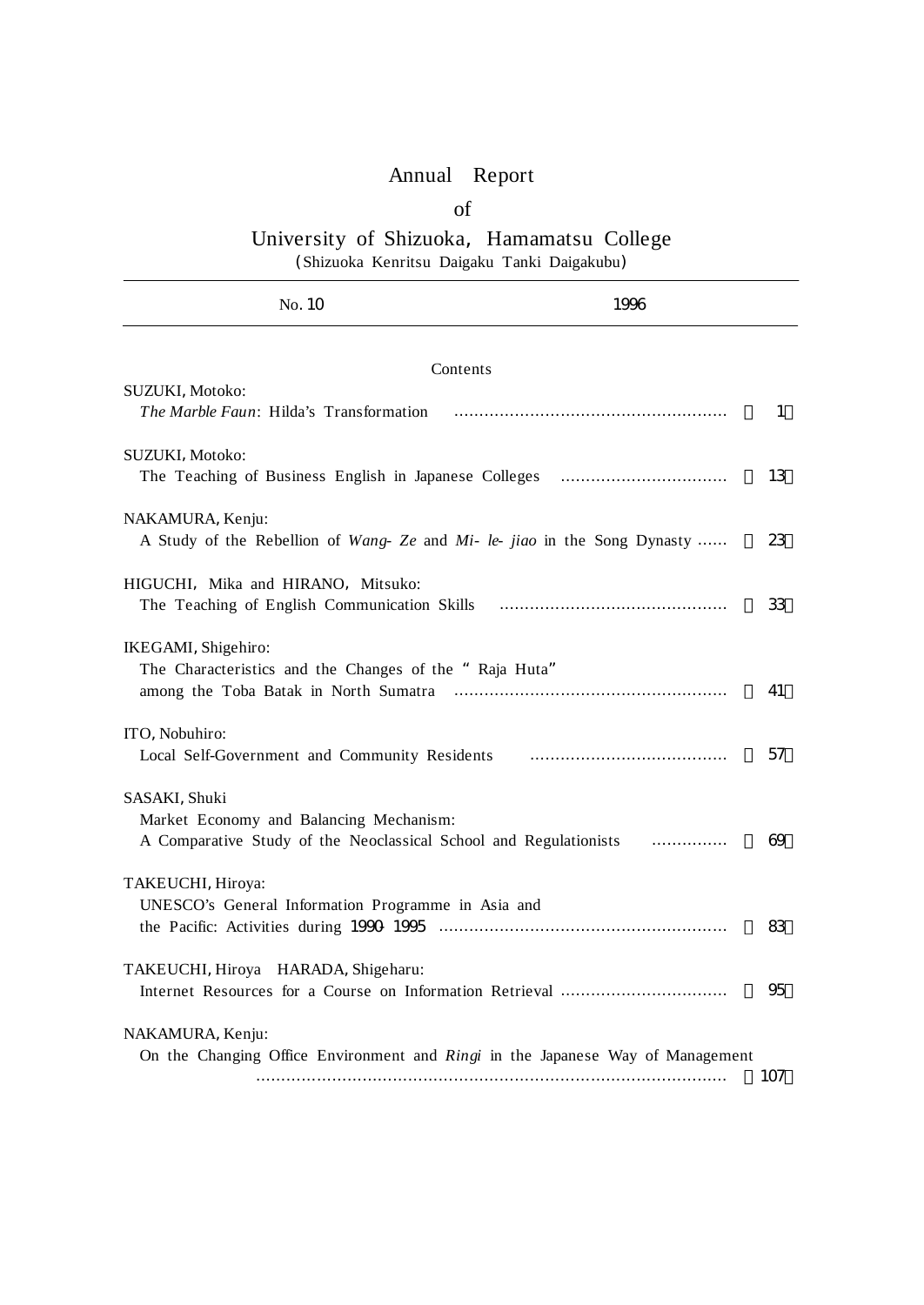| ARATANI, Kiyomi KOSUGI, Sizuyo OKUMIYA, Sadako:<br>Pajamas Prepared for the Safety of Patients during Intravenous<br>Drip Injections and Similar Tube- Insertions:                                                   | 119 |
|----------------------------------------------------------------------------------------------------------------------------------------------------------------------------------------------------------------------|-----|
|                                                                                                                                                                                                                      |     |
| ISHIDA, Sadayo KUBOTA, Kimie:<br>A Survey on the Teaching of Nursing Diagnosis at the Undergraduate Level                                                                                                            | 129 |
| ISHIDA, Sadayo MOCHIZUKI, Yoshiko:<br>The Relationship between Nurses' and Nursing Students' General Self-                                                                                                           | 137 |
| OHTSU, Hiroko:<br>An Investigation of Nursing Students' Interest in Nursing Fees and Medical Costs                                                                                                                   | 147 |
| OHTSU, Hiroko ISHIBASHI, Kayoko MIYOSHI, Yumiko KUME, Fusako:<br>The Teaching Points from the Level of Acquirement of the Changing<br>Position Skill at the Senior Grade                                             | 161 |
| KUBOTA, Kimie MINAMIYA, Sachiko:<br>How Pregnant Women Feel and Prepare for their Delivery                                                                                                                           | 173 |
| KOIDE, Fumiko KOZIMA, Yoko SUGIYAMA, Itsuko:                                                                                                                                                                         | 183 |
| KOZIMA, Yoko SATO, Yosie:<br>Nursing and Welfare Care the Fundamental Concepts                                                                                                                                       | 193 |
| TAKABAYASHI, Fumiyo HARADA, Noboru:<br>The Relation between Lipid Peroxidation and the Amount of 8 Hydroxydeoxiguanosine<br>$(8 \text{ OHdG})$ , after Single Treatment with N- Nitrosobis(2- oxopropyl) amine (BOP) |     |
|                                                                                                                                                                                                                      | 205 |
| TAKEUCHI, Shihomi and MIYAZAKI, Tokuko and YAMADA, Kiyomi:<br>The Effects of Adaptation of Orem- Underwood Self- Care Theory on                                                                                      | 209 |
| HIGA, Norie:                                                                                                                                                                                                         | 217 |
| MAKINO, Tsuneko and SAKURAI, Chihoko:<br>A Study of Postoperative Delirium: Nursing Guidance<br>for Students of Clinical Nursing Practice                                                                            | 229 |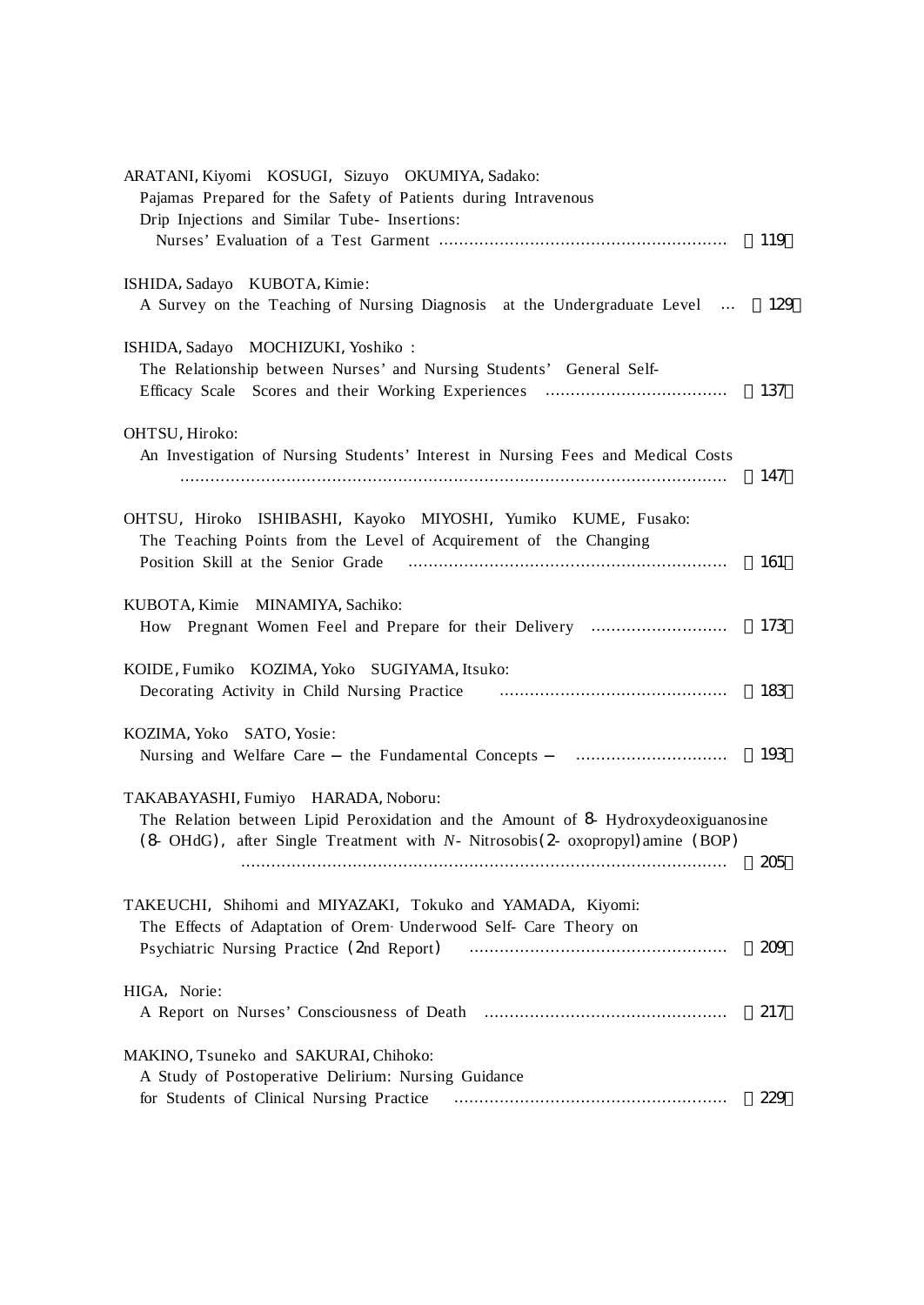| MIYAZAKI, Tokuko TAKEUCHI, Shihomi YAMADA, Kiyomi TERAOKA, Masako                                                                                                          |              |
|----------------------------------------------------------------------------------------------------------------------------------------------------------------------------|--------------|
| KOZIMA, Yoko KOIDE, Fumiko OGURI, Naoko:                                                                                                                                   | 237          |
| MIWAKI, Kimiko and ARATANI, Kiyomi:<br>Cross- Sectional Study of Dietary Habits among Nursing                                                                              |              |
|                                                                                                                                                                            | 259          |
| TATEYAMA, Koichi:                                                                                                                                                          |              |
|                                                                                                                                                                            | 269          |
| KAMEYAMA(MATSUOKA), Yoshiko SHIRAKI, Masako KUBOTA, Takahiro:<br>Usefulness of Urine Analysis for the Control of Diet and Health:<br>Effects of Protein Intake or Exercise |              |
| on Urinary Excretion of Urea Nitrogen, Calcium and Potassium                                                                                                               | 277          |
| NAITO, Hatsue:                                                                                                                                                             |              |
| Study of Preparing Low Potassium Diets:                                                                                                                                    |              |
| - Effect of Vinegar Soaking Times on Elution of Potassium                                                                                                                  | 285          |
| YONEYA, Takefumi, NIP, Wai-Kit:                                                                                                                                            |              |
| Physico- Chemical Changes of Lychee Fruit During Maturation                                                                                                                | 293          |
| ITO, Nobuhiro:                                                                                                                                                             | $\mathbf{1}$ |
|                                                                                                                                                                            |              |
| SUDA. Etsuo:<br>The Words of the Kagura, Sacred Sinto Music and Dance,                                                                                                     |              |
|                                                                                                                                                                            | 21           |